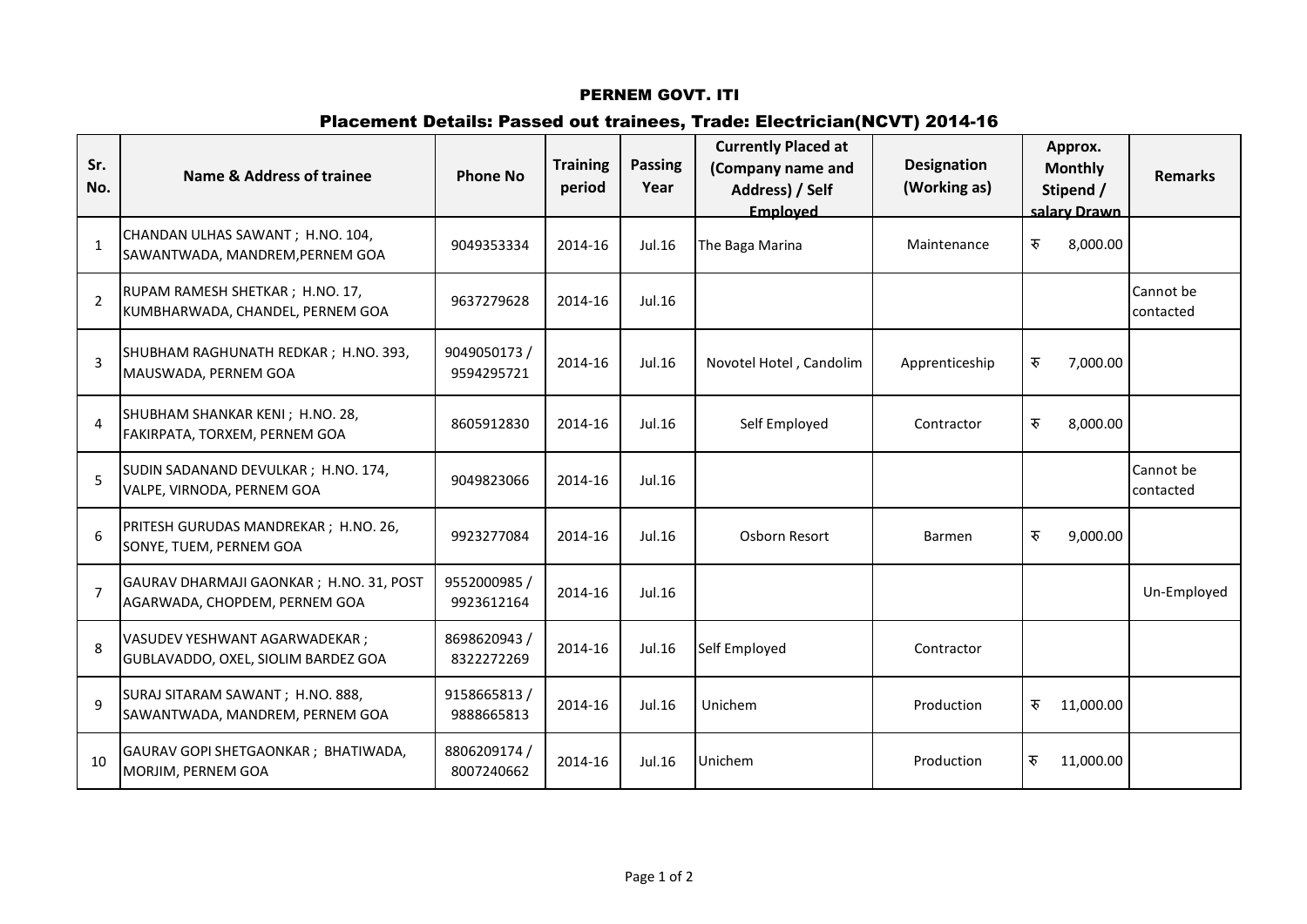# Placement Details: Passed out trainees, Trade: Electrician(NCVT) 2014-16

| Sr.<br>No. | Name & Address of trainee                                                   | <b>Phone No</b>            | <b>Training</b><br>period | <b>Passing</b><br>Year | <b>Currently Placed at</b><br>(Company name and<br>Address) / Self<br>Employed | <b>Designation</b><br>(Working as) | Approx.<br><b>Monthly</b><br>Stipend /<br>salary Drawn | <b>Remarks</b>         |
|------------|-----------------------------------------------------------------------------|----------------------------|---------------------------|------------------------|--------------------------------------------------------------------------------|------------------------------------|--------------------------------------------------------|------------------------|
| 11         | KAUSHAL BABALI GHATWAL; H.NO. 610,<br>GUDDEM, SIOLIM, BARDEZ GOA            | 9090515356 /<br>9823971770 | 2014-16                   | Jul.16                 | Self Employed                                                                  | Contractor                         |                                                        |                        |
| 12         | AKSHAY NARESH POLJI; CHAWDEWADA,<br>PARSEM, PERNEM GOA                      | 8698074384 /<br>9923941104 | 2014-16                   | Jul.16                 | Self Employed                                                                  | Contractor                         |                                                        |                        |
| 13         | SANKET PRABHAKAR GOVENKAR; H.NO. 1602,<br>GRANDE CHIVAR, ANJUNA, BARDEZ GOA | 9158185275 /<br>9673869497 | 2014-16                   | Jul.16                 | Premier Resort, Anjuna                                                         | Technician                         | रु<br>8,000.00                                         |                        |
| 14         | <b>OMKAR ULHAS SALGAONKAR;</b><br>CHAWADEWADA, PARSEM, PERNEM GOA           | 9545424941/<br>9764371376  | 2014-16                   | Jul.16                 | Self Employed                                                                  | Contractor                         |                                                        |                        |
| 15         | SANDESH RAGHUVIR GADEKAR ; BANDOLWADA,<br>PERNEM GOA                        | 9049884119                 | 2014-16                   | Jul.16                 | Self Employed                                                                  | Contractor                         |                                                        |                        |
| 16         | KAPIL JAIRAM SATELKAR; H.NO. 135,<br>KHALCHAWADA, ARAMBOL, PERNEM GOA       | 7798494108 /<br>7798101286 | 2014-16                   | Jul.16                 | Self Employed                                                                  | Contractor                         |                                                        |                        |
| 17         | SWAPNIL SUBHASH KENI; TORSE, FAKIRPATA,<br>PERNEM GOA                       | 9922380665 /<br>9405934522 | 2014-16                   | Jul.16                 |                                                                                |                                    |                                                        | Cannot be<br>contacted |
| 18         | RAJAT RAMA PARAB ; VARNAWADA, MORJIM,<br>PERNEM GOA                         | 9158535979<br>9881730839   | 2014-16                   | Jul.16                 |                                                                                |                                    |                                                        | Un-Employed            |
| 19         | OMKAR MOHAN SOPTE ; CHONSAI WADDA,<br>PARSEM, PERNEM GOA                    | 9637253095<br>9422744581   | 2014-16                   | Jul.16                 |                                                                                |                                    |                                                        | Cannot be<br>contacted |

Name & Sign of V.I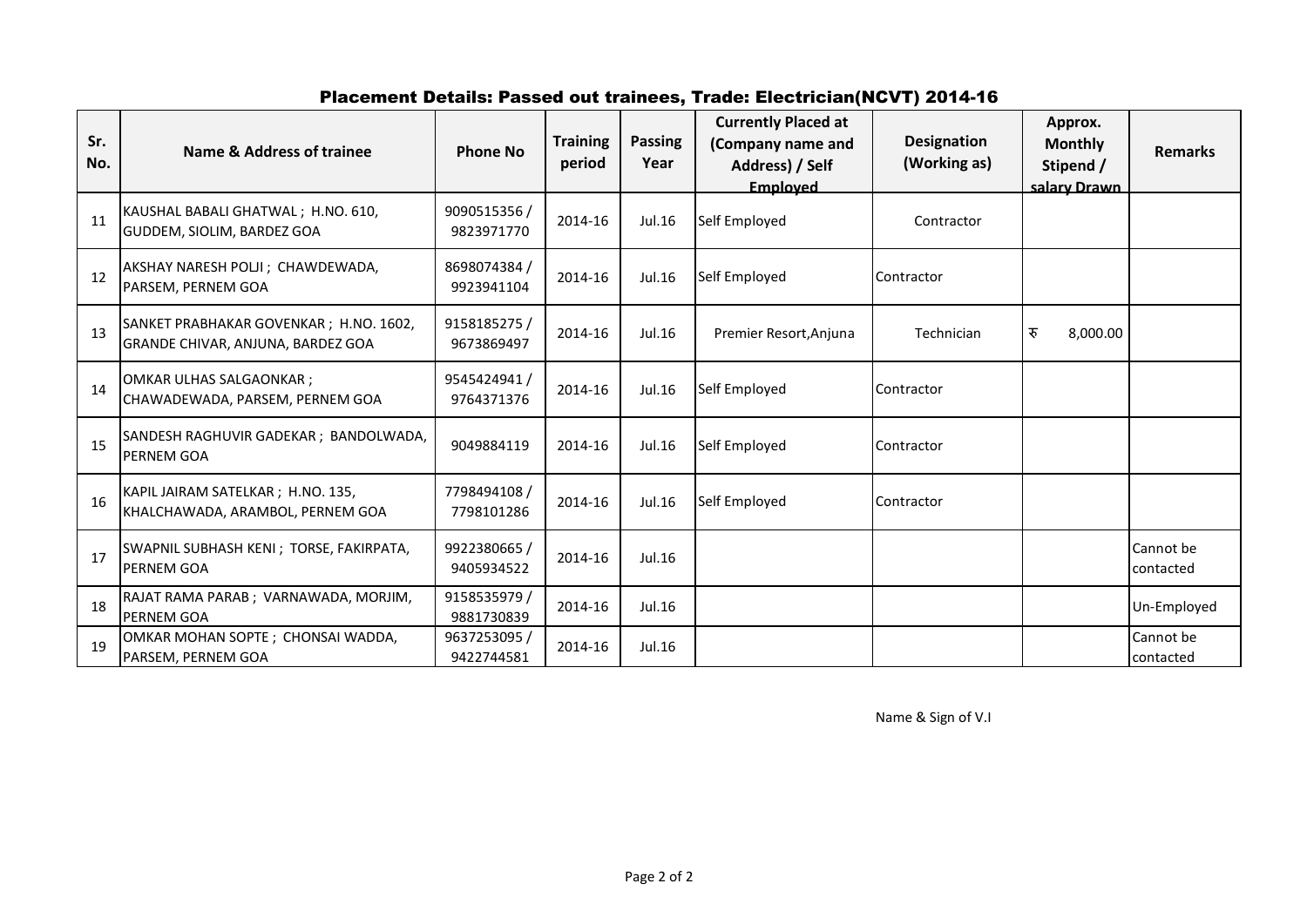## Placement Details: Passed out trainees, Trade: COPA (NCVT) 2015-16

| Sr.<br>No.     | Name & Address of trainee                                                   | <b>Phone No</b>            | <b>Training</b><br>period | <b>Passing</b><br>Year | <b>Currently Placed at</b><br>(Company name and<br>Address) / Self<br><b>Employed</b> | <b>Designation</b><br>(Working as) | Approx.<br><b>Monthly</b><br>Stipend / salary<br><b>Drawn</b> | <b>Remarks</b>            |
|----------------|-----------------------------------------------------------------------------|----------------------------|---------------------------|------------------------|---------------------------------------------------------------------------------------|------------------------------------|---------------------------------------------------------------|---------------------------|
| $\mathbf{1}$   | DEEPALI JAGANNATH ARONDEKAR, H.No 2/62,<br>Bhirondewada, Pernem, Pernem-Goa | 9637985080<br>/7798334031  | 2015-16                   | Jul.16                 | Centaur Ltd.                                                                          | Computer<br>Operator               | रु<br>7,000.00                                                | Cannot be<br>contacted    |
| $\overline{2}$ | NEHAL RAMKRISHNA KINLEKAR, H.No 476, Palewada,<br>Korgao, Pernem-Goa        | 9049094033/<br>7507649827  | 2015-16                   | Jul.16                 | Unichem Pilerne                                                                       | Line Operator                      | रु<br>10,000.00                                               |                           |
| $\mathbf{3}$   | ASHITA LAXIMAN NAIK, H.No. 91, Gaonkar wada,<br>Camurlim, Bardez, Goa       | 9404410693/<br>9765167486  | 2015-16                   | Jul.16                 | Professional Tech Soln<br>Pvt., Porvorim                                              | <b>Office Assistant</b>            | रु<br>5,000.00                                                |                           |
| 4              | NIKITA NIVRUTTI MALIK, H.No.232, Hassapur, Alrona,<br>Pernem-Goa            | 9637670047/<br>8806527300  | 2015-16                   | Jul.16                 | Galaxy Hospital, Duler,<br>Mapusa                                                     | Computer<br>Operator               | रु<br>5,000.00                                                |                           |
| 5              | ASHWINI ASHOK GAWADE, H.No.923, Sawantwada,<br>Mandrem, Pernem-Goa          | 8390643849/<br>8806318656  | 2015-16                   | Jul.16                 |                                                                                       |                                    |                                                               | Further<br><b>Studies</b> |
| 7              | KASHI BAPU SAWAL DESAI , H.No 841, Sawalwada,<br>Pernem-Goa                 | 9823593357/<br>9850554758  | 2015-16                   | Jul.16                 |                                                                                       |                                    |                                                               | Un-Employed               |
| 8              | VIRAJ VISHRAM PARAB, H.No. 244/1, Deulwada,<br>Palyem, Pernem-Goa           | 7798683140                 | 2015-16                   | Jul.16                 | GAPL, Tuem, Pernem                                                                    | Line Attendant                     | रु<br>7,000.00                                                |                           |
| 9              | PRANTI LAU MALIK, H.No 388, Hassapur, Alrona,<br>Pernem-Goa                 | 9168764693/<br>9923601963  | 2015-16                   | Jul.16                 |                                                                                       |                                    |                                                               | Cannot be<br>contacted    |
| 10             | DEEKSHA DASHARATH BAGKAR, Palyewada,<br>Dadachiwadi, Dhargal, Pernem-Goa    | 7798330718/                | 2015-16                   | Jul.16                 | Salgaonkar Pharmacy,<br>Mapusa                                                        | Data Entry                         | रु<br>6,500.00                                                |                           |
| 11             | KRUPESH SADASHIV NAIK, H.No 41, Deulwada,<br>Arambol, Pernem-Goa            | 8390921295/<br>9049815737  | 2015-16                   | Jul.16                 | YamYab Resort,<br>Ashwem, Pedne                                                       | Receptionist                       | रु<br>7,500.00                                                |                           |
| 12             | PADMAJA PUNAJI SAWANT, H.No, 254,<br>Temwada, Alrona, Pernem-Goa            | 8390055535/<br>9145042151  | 2015-16                   | Jul.16                 |                                                                                       |                                    |                                                               | Un-Employed               |
| 13             | RAJAT VASUDEV SHETGAONKAR, H.No. 1025,<br>Kanchole-wada, Morjim, Pernem-Goa | 90490600384/<br>9923539204 | 2015-16                   | Jul.16                 |                                                                                       |                                    |                                                               | Un-Employed               |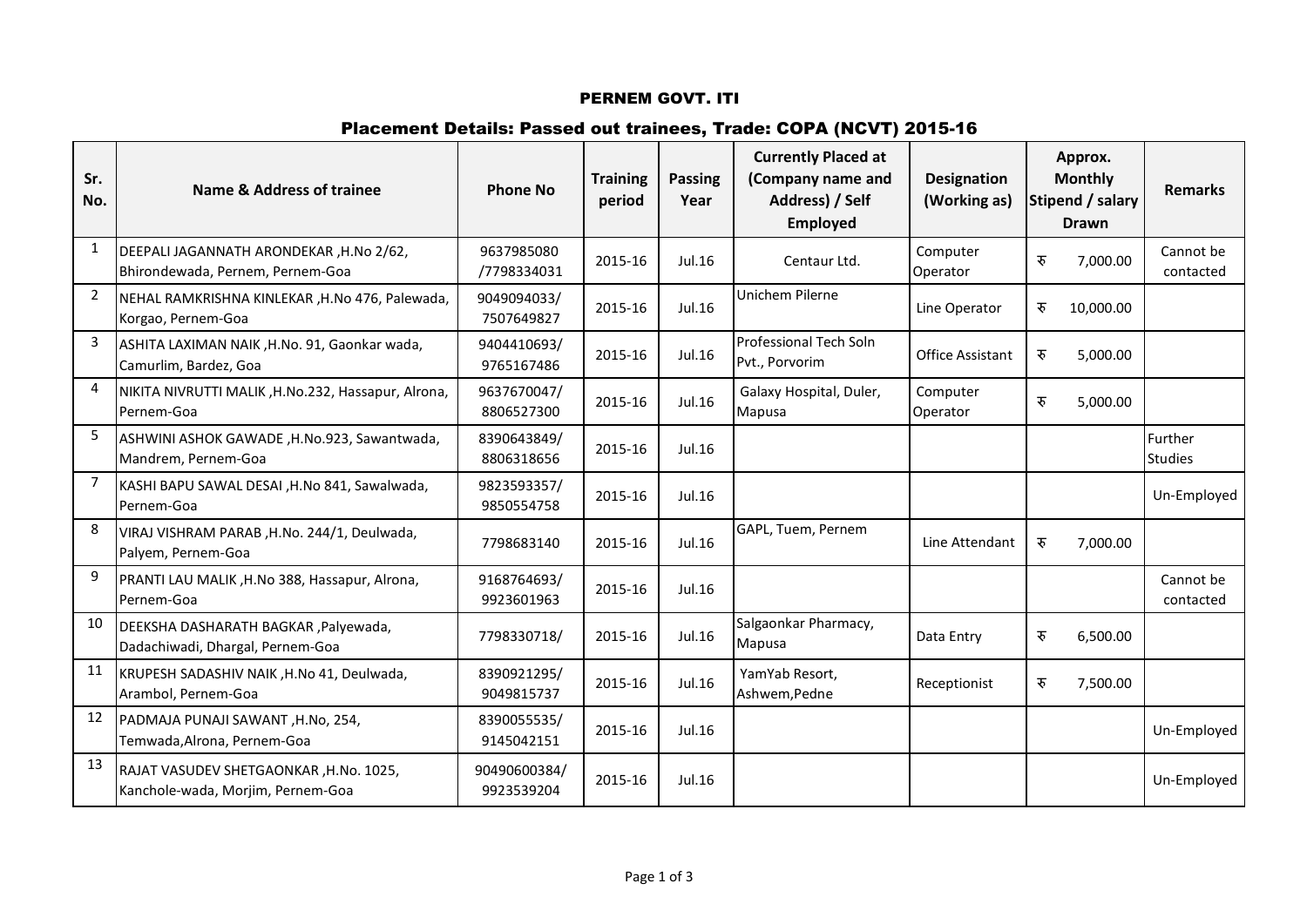# Placement Details: Passed out trainees, Trade: COPA (NCVT) 2015-16

| Sr.<br>No. | <b>Name &amp; Address of trainee</b>                                         | <b>Phone No</b>                          | <b>Training</b><br>period | <b>Passing</b><br>Year | <b>Currently Placed at</b><br>(Company name and<br>Address) / Self<br><b>Employed</b> | <b>Designation</b><br>(Working as) | Approx.<br><b>Monthly</b><br>Stipend / salary<br><b>Drawn</b> | <b>Remarks</b> |
|------------|------------------------------------------------------------------------------|------------------------------------------|---------------------------|------------------------|---------------------------------------------------------------------------------------|------------------------------------|---------------------------------------------------------------|----------------|
| 14         | SNEHA BHIKARO BHAGAT, H.No. 41, Nhaginawada,<br>Parcem, Pernem-Goa           | 9168394506/<br>9158972791/<br>9764523111 | 2015-16                   | Jul.16                 | Shree Store, Pernem                                                                   | Office Assistant                   | रु<br>5,000.00                                                |                |
| 15         | SIDDESH SURESH HARMALKAR, H.No. 514, Deulwada,<br>Tuem, Pernem-Goa           | 9403273823/<br>7875435583                | 2015-16                   | Jul.16                 |                                                                                       |                                    |                                                               | Un-Employed    |
| 16         | SANCHITA BHIKAJI SHETYE , H.No. 85, Madhalwada,<br>Virnoda, Pernem-Goa       | 7875504974/<br>8552878371                | 2015-16                   | Jul.16                 | <b>VSK Construction, Mapusa</b>                                                       | <b>Office Assistant</b>            | 8500                                                          | Un-Employed    |
| 17         | TANAVI JAIRAM PARSEKAR , H.No 208, Deulwada,<br>Parse, Pernem-Goa            | 9764332585/<br>9145669452                | 2015-16                   | Jul.16                 | A J Super Market                                                                      |                                    | रु<br>5,500.00                                                |                |
| 18         | ABHIJIT BALA GAWADE, H.No. 225/19, Amai wada,<br>Virnoda, Pernem-Goa         | 9764659769/<br>9764659835/<br>7798641835 | 2015-16                   | Jul.16                 |                                                                                       |                                    |                                                               | Un-Employed    |
| 19         | POOJA KASHIRAM RAMJI, H.No. 442, Vaidongar,<br>Parcem, Pernem-Goa            | 9145066762/<br>9923518651/<br>7875505752 | 2015-16                   | Jul.16                 |                                                                                       |                                    |                                                               | Un-Employed    |
| 20         | ROHIT RAMESH KORGAONKAR, H.No.<br>17, Chavdewada, parcem, Pernem-Goa         | 9158249971/<br>8698168134                | 2015-16                   | Jul.16                 |                                                                                       |                                    |                                                               | Un-Employed    |
| 21         | GAYATRI SURESH REDKAR , H.No. 478, Palewada,<br>Korgao, Pernem-Goa           | 8698174989/<br>8806215776                | 2015-16                   | Jul.16                 | GAPL, Tuem, Pernem                                                                    | Line Attendant                     | रु<br>7,000.00                                                |                |
| 22         | PRADNYA SUDHAKAR PEDNEKAR , H.No 22/3,<br>Surbanwada, Pernem-Goa             | 9765376541/<br>7875602970                | 2015-16                   | Jul.16                 | V Store                                                                               | <b>Office Assistant</b>            | रु<br>5,000.00                                                |                |
| 23         | CHANDRAKANT RAJENDRA KONADKAR, H.No.547,<br>Dadachiwadi, Dhargal, Pernem-Goa | 9158575976                               | 2015-16                   | Jul.16                 |                                                                                       |                                    |                                                               | Un-Employed    |
| 24         | SONU RAMCHANDRA DAMAJI, H.No. 506, Deulwada,<br>Tuem, Pernem-Goa             | 7875999471/<br>9764016246/<br>9049261312 | 2015-16                   | Jul.16                 | GAPL, Tuem, Pernem                                                                    | Line Attendant                     | रु<br>7,000.00                                                |                |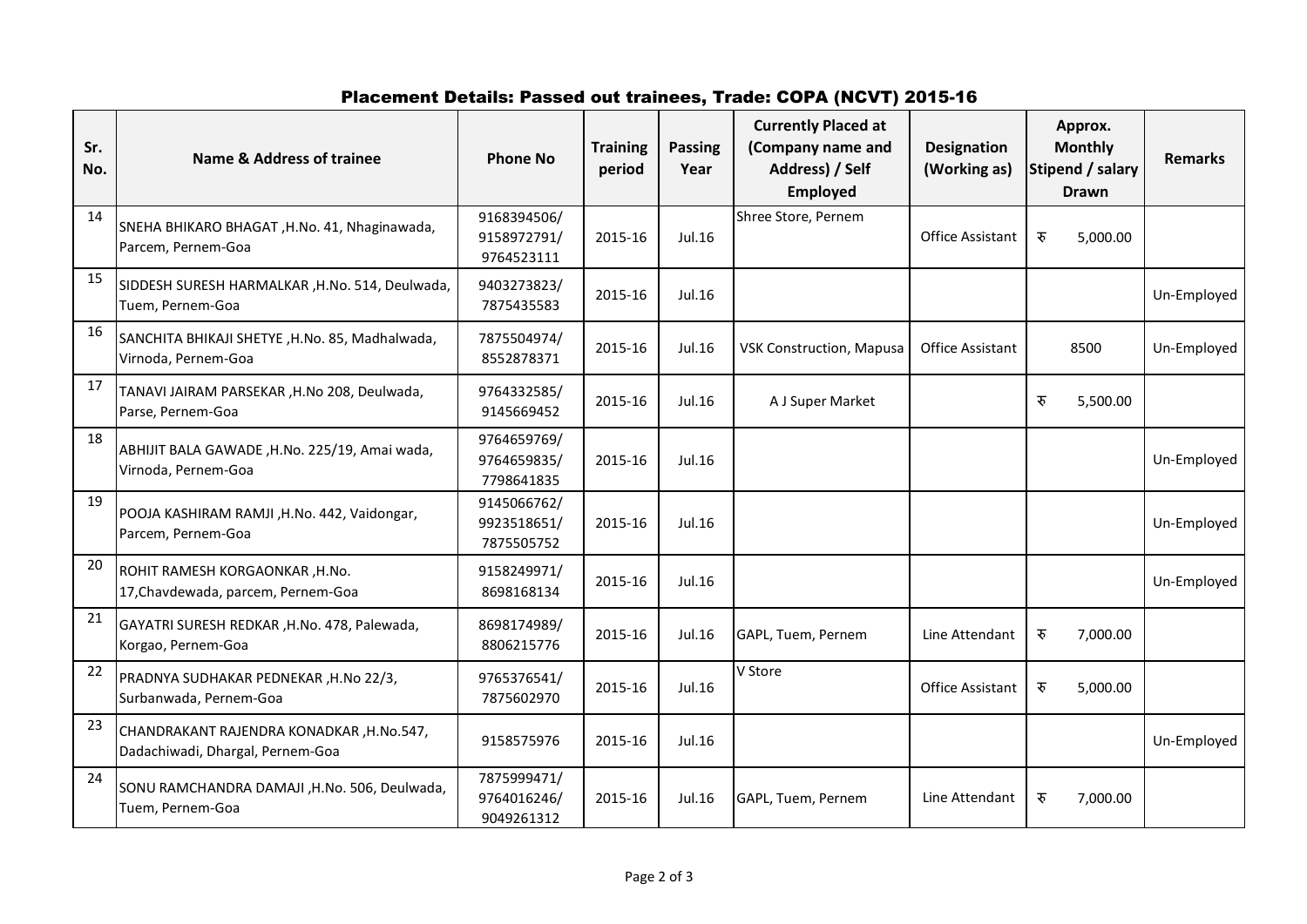# Placement Details: Passed out trainees, Trade: COPA (NCVT) 2015-16

| Sr.<br>No. | Name & Address of trainee                                                 | <b>Phone No</b>                          | <b>Training</b><br>period | <b>Passing</b><br>Year | <b>Currently Placed at</b><br>(Company name and<br>Address) / Self<br><b>Employed</b> | <b>Designation</b><br>(Working as) | Approx.<br><b>Monthly</b><br>Stipend / salary<br><b>Drawn</b> | <b>Remarks</b>         |
|------------|---------------------------------------------------------------------------|------------------------------------------|---------------------------|------------------------|---------------------------------------------------------------------------------------|------------------------------------|---------------------------------------------------------------|------------------------|
| 25         | ASMITA BALA GAWADE, H.No. 225/19, Amai wada,<br>Virnoda, Pernem-Goa       | 9764659769/<br>7798641835/<br>9764659835 | 2015-16                   | Jul.16                 | Self Employed                                                                         |                                    |                                                               |                        |
| 26         | AKASH ATMARAM KAMBLI ,H.No 319, Madhalawada,<br>Parcem, Pernem-Goa        | 9545424585/<br>9049572422                | 2015-16                   | Jul.16                 |                                                                                       |                                    |                                                               | Cannot be<br>contacted |
| 27         | SIDDHESH NAMDEV KORGAONKAR, H.No 630,<br>Pethechawada, Korgao-Pernem-Goa  | 8390138421                               | 2015-16                   | Jul.16                 | GAPL, Tuem, Pernem                                                                    | line attendant                     | रु<br>6,000.00                                                |                        |
| 28         | DATTARAM SHASHIKANT GADEKAR, H.No.43/2,<br>Chawdewada, Parcem, Pernem-Goa | 7773989503/<br>8007685112                | 2015-16                   | Jul.16                 |                                                                                       |                                    |                                                               | Un-Employed            |
| 30         | YESHWANT RAMA SAWANT, H.No. 179, Mushirwada,<br>Colvale, Bardez, Goa      | 8554140679/<br>9423834440/               | 2015-16                   | Jul.16                 | Crompton Greeves, Colvale Operator                                                    |                                    | रु<br>10,000.00                                               |                        |
| 31         | ANITA KASHINATH DABOLKAR , H.No 107, Naikwada,<br>Mandrem, Pernem-Goa     | 8698226425<br>7083296946/<br>8390376566  | 2015-16                   | Jul.16                 | YamYab Resort,<br>Ashwem, Pedne                                                       | Receptionist                       | रु<br>7,500.00                                                |                        |
| 32         | RAGHUNATH SITARAM KASKAR, H.No.56, Naibag,<br>Pernem-Goa                  | 7588494824/<br>9049859615                | 2015-16                   | Jul.16                 |                                                                                       |                                    |                                                               | Un-Employed            |
| 33         | ROHIT MADHUSUDAN PIRANKAR , H.No. 124, Naibag,<br>Pernem-Goa              | 8309895597/<br>8390895597                | 2015-16                   | Jul.16                 |                                                                                       |                                    |                                                               | Un-Employed            |
| 34         | VIKAS GAJANAN PIRANKAR, H.No.123, Tarwada,<br>Poroscodem, Pernem-Goa      | 7798541230/<br>9545397521                | 2015-16                   | Jul.16                 |                                                                                       |                                    |                                                               | Un-Employed            |
| 35         | NAVNEET DATTARAM CHARI, H.No 514, Mausawada,<br>Pernem, Goa               | 9764428291/<br>9673537762                | 2015-16                   | Jul.16                 | GAPL, Tuem, Pernem                                                                    | Line Attendant,<br>Operator        | रु<br>6,500.00                                                |                        |
| 36         | GAJANAN SANDEEP SAWAL DESAI , Sawal wada,<br>Pernem-Goa                   | 9764372624/                              | 2015-16                   | Jul.16                 | GAPL, Tuem, Pernem                                                                    | Line Attendant,<br>Operator        | रु<br>6,500.00                                                |                        |
| 37         | GAURAV GURUDAS CHANDROJI, Chawdewada, Parse,<br>Pernem-Goa                | 7768822657                               | 2015-16                   | Jul.16                 |                                                                                       |                                    |                                                               | Cannot be<br>contacted |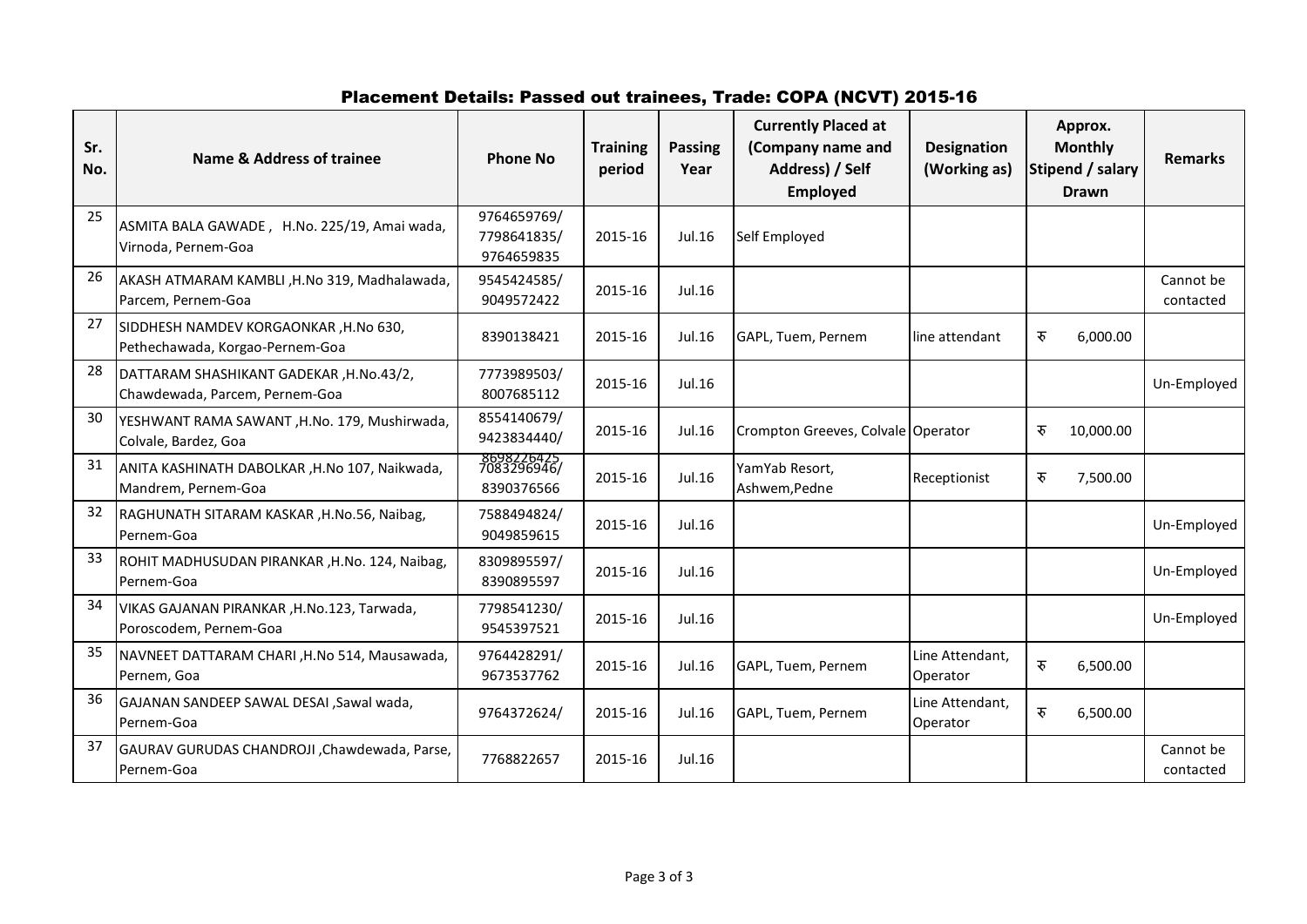# Placement Details: Passed out trainees, Trade: Driver cum Mechanic 2015-16

| Sr.N<br>$\mathbf{o}$ | Name & Address of trainee                                                                           | <b>Phone No</b>            | <b>Training</b><br>period | <b>Passing</b><br>Year | <b>Currently Placed at</b><br>(Company name and<br>Address) / Self Employed | <b>Designation</b><br>(Working as) | Approx.<br><b>Monthly</b><br>Stipend / salary<br><b>Drawn</b> | <b>Remarks</b>            |
|----------------------|-----------------------------------------------------------------------------------------------------|----------------------------|---------------------------|------------------------|-----------------------------------------------------------------------------|------------------------------------|---------------------------------------------------------------|---------------------------|
| $\mathbf{1}$         | Shri. Saurav Subhas Parab, H. No. 153, Virnoda,<br>Varchawada, Pernem-Goa. Ph. No.                  | 8007587536/<br>9145042537  | 2015-16                   | Feb.16                 | <b>Hotel Industry</b>                                                       | Room Boy                           |                                                               |                           |
| $\overline{2}$       | Shri. Gokuldas Vishnu Chari, Dangi Nagar,<br>Dhargalim, Pernem-Goa. Ph. No.                         | 7798710322                 | 2015-16                   | Feb.16                 | Self Employed (Garage)                                                      |                                    |                                                               |                           |
| $\overline{3}$       | Shri. Sahil Satchit Dhuri, H. No. 112, Warchawada,<br>Ladfe, Bicholim-Goa. Ph. No.                  | 08322380327/<br>8390098792 | 2015-16                   | Feb.16                 |                                                                             |                                    |                                                               | Further<br><b>Studies</b> |
| $\overline{4}$       | Shri. Rajesh Damodar Chari, H. No. 181,<br>Deulwada, Parse, Pernem-Goa. Ph. No.                     | 9673174493                 | 2015-16                   | Feb.16                 | Self Employed (Garage)                                                      |                                    |                                                               |                           |
| 5                    | Shri. Swapnil Shashikant Chari, H. No. E/45-A,<br>Balbot Bastora, Bardez-Goa. Ph. No.               | 8806010483                 | 2015-16                   | Feb.16                 | Self Employed (Garage)                                                      |                                    |                                                               |                           |
| 6                    | Shri. Rohit Bhagirath Kambli, H. No. 330/A,<br>Madhalawada, Parse, Pernem-Goa. Ph. No.              | 9637700469                 | 2015-16                   | Feb.16                 | <b>Hotel Majestic</b>                                                       | Casino Dealer                      | रु<br>10,000.00                                               |                           |
| $\overline{7}$       | Shri. Prajot Prakash Arondekar, H. No. 344/5,<br>Tiwada, Dhargalim, Pernem-Goa. Ph. No.             | 9673555295                 | 2015-16                   | Feb.16                 | Life Guard                                                                  | Life Guard                         | रु<br>9,000.00                                                |                           |
| 8                    | Shri. Dinesh Arjun Kandolkar, H. No. 339,<br>Dhargalim, Pernem-Goa. Ph. No.                         | 8390994733                 | 2015-16                   | Feb.16                 |                                                                             |                                    |                                                               | Further<br><b>Studies</b> |
| 9                    | Shri. Deepraj Shyamsunder Chopdekar, H. No.<br>145, Khurbawadawada, Chopdem, Pernem-Goa.<br>Ph. No. | 8888787524                 | 2015-16                   | Feb.16                 |                                                                             |                                    |                                                               | Further<br><b>Studies</b> |
| 10                   | Kum. Reshmi Savlo Kerkar, H. No. 156, Naibag,<br>Pernem-Goa.                                        | 9158587108                 | 2015-16                   | Feb.16                 |                                                                             |                                    |                                                               | Further<br>Studies        |
| 11                   | Kum. Vaishali Naguesh Wadekar, H. No. 903,<br>Sarmale, Pernem-Goa. Ph. No.                          | 8390956207                 | 2015-16                   | Feb.16                 | Serive industry                                                             | Packaging                          | रु<br>$7,000.00$ --                                           |                           |
| 12                   | Shri. Parvesh Krishna Harijan, H. No. Deulwada,,<br>Ugavem, Pernem-Goa. Ph. No.                     | 8412875195                 | 2015-16                   | Feb.16                 |                                                                             |                                    |                                                               | Further<br><b>Studies</b> |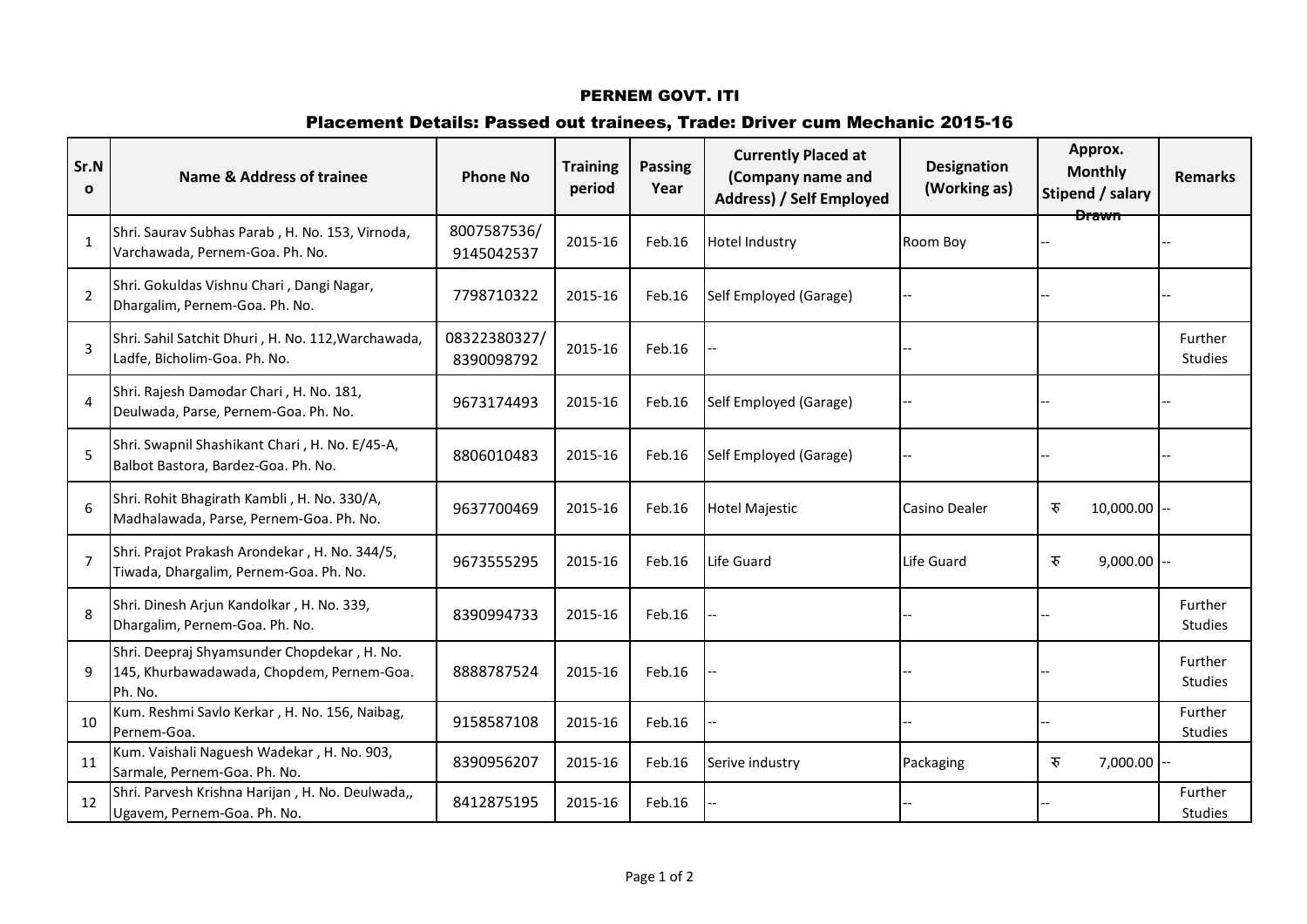# Placement Details: Passed out trainees, Trade: Driver cum Mechanic 2015-16

| Sr.N<br>$\mathbf{o}$ | <b>Name &amp; Address of trainee</b>                                             | <b>Phone No</b> | <b>Training</b><br>period | Passing<br>Year | <b>Currently Placed at</b><br>(Company name and<br>Address) / Self Employed | <b>Designation</b><br>(Working as) | Approx.<br><b>Monthly</b><br>Stipend / salary | <b>Remarks</b> |
|----------------------|----------------------------------------------------------------------------------|-----------------|---------------------------|-----------------|-----------------------------------------------------------------------------|------------------------------------|-----------------------------------------------|----------------|
| 13                   | Shri. Sunil Suryakant Amerkar, Varche Amere,<br>Poroscodem, Pernem-Goa. Ph. No.  | 9823547423      | 2015-16                   | Feb.16          | Life Guard                                                                  | Life Guard                         | <b>Drawn</b><br>$9,000.00$ --                 |                |
| -14                  | Rashmi Govind Agarwadekar, H. No. 12,<br>Rautwada, Agarwada, Pernem-Goa. Ph. No. | 9049572686      | 2015-16                   | Feb.16          | Self Employed (Home Nursing) Nurse                                          |                                    | $8,000.00$ $\left[-\right]$                   |                |

Name & Sign of V.I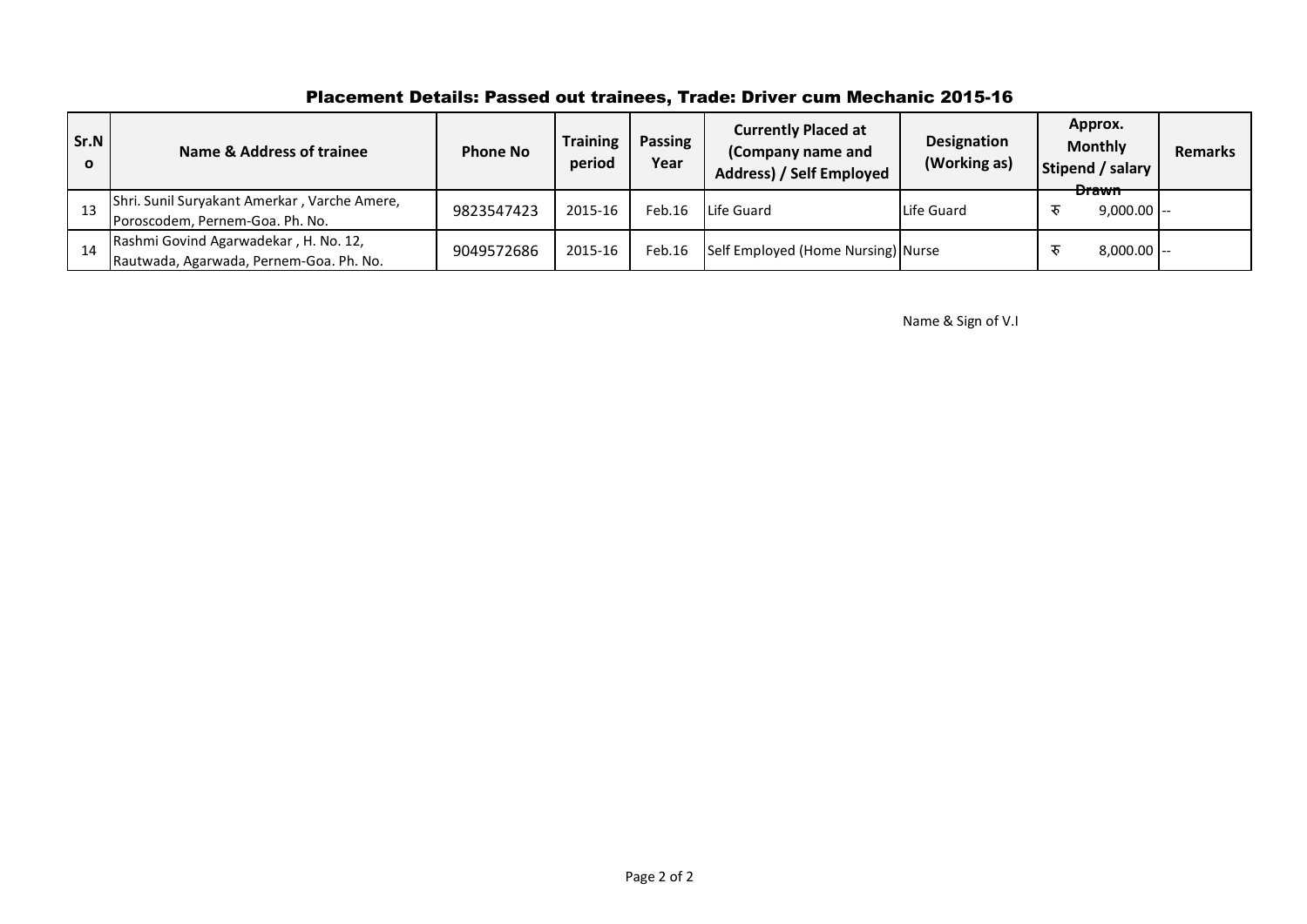### Placement Details: Passed out trainees, Trade: Welder (Fabrication & Fitting)

| Sr.<br>No.            | Name & Address of trainee                                                                          | <b>Phone No</b>           | <b>Training</b><br>period | <b>Passing</b><br>Year | <b>Currently Placed at</b><br>(Company name and<br>Address) / Self Employed | <b>Designation</b><br>(Working as) | Approx.<br><b>Monthly</b><br>Stipend /<br>salary Drawn | <b>Remarks</b>         |
|-----------------------|----------------------------------------------------------------------------------------------------|---------------------------|---------------------------|------------------------|-----------------------------------------------------------------------------|------------------------------------|--------------------------------------------------------|------------------------|
| 1                     | Shri. Yuvraj Umesh Pednekar , H. No. 529/7,<br>Maina Vaddo, Sodiem, Siolim, Bardez-Goa.<br>Ph. No. | 8975627283                | 2015-16                   | Jul.16                 | Glenmark, Karaswada IDC                                                     | Trainee<br>Apprentice              | रु<br>$6,000.00$ --                                    |                        |
| 2                     | Shri. Tejesh Hanumant Agarwadekar, H. No.<br>940/7, Madhlem Bhat, Siolim, Bardez-Goa.<br>Ph. No.   | 9764850008/<br>9823687774 | 2015-16                   | Jul.16                 |                                                                             |                                    |                                                        | Un-Employed            |
| 3                     | Shri. Abel Anthony Alex D' Souza, H. No. 88,<br>St Anna Varchawada,<br>Arombal Pernem-Goa          | 7798925522                | 2015-16                   | Jul.16                 |                                                                             |                                    |                                                        | <b>Further Studies</b> |
| $\boldsymbol{\Delta}$ | Shri. Saish Bala Salgaonkar, H. No. 58,<br>Olaulim, Pomburpa, Bardez-Goa. Ph. No.                  | 9764812743                | 2015-16                   | Jul.16                 | Putzmeister, Verna IDC                                                      | Trainee<br>Apprentice              | रु<br>$7,000.00$ --                                    |                        |
| 5                     | Shri. Kalpesh Krishna Kanolkar, H. No.<br>808/27, Dadachiwadi, Dhargal, Pernem-Goa.                | 8407928507                | 2015-16                   | Jul.16                 | Self Employed (Business)                                                    |                                    |                                                        |                        |
| 6                     | Shri. Russel Valentino Mascarenhas, H.No<br>140, Varpe Vaddo, Pernem-Goa. Ph. No.                  | 9168393995/<br>7769942991 | 2015-16                   | Jul.16                 | Putzmeister, Verna IDC                                                      | Trainee<br>Apprentice              | रु<br>$7,000.00$ --                                    |                        |
| $\overline{7}$        | Shri. Gauresh Surya Parsekar, H.No 689,<br>Deulwada, Parcem, Pernem-Goa. Ph. No.                   | 8554032547/<br>9923841116 | 2015-16                   | Jul.16                 | <b>Fabrication Unit</b>                                                     | Welder                             | रु<br>$5,000.00$ --                                    |                        |
| 8                     | Shri. Clive Lawrence Simoes , H. No 940,<br>Comotim waddo, Candolim, Bardez, Goa.                  | 8806348258                | 2015-16                   | Jul.16                 | Putzmeister, Verna IDC                                                      | Trainee<br>Apprentice              | रु<br>7,000.00                                         |                        |
| $\mathbf{q}$          | Shri. Sarvesh Sadanand Thakur, Veluawada,<br>Warkhand, Pernem-Goa.                                 | 8698215137                | 2015-16                   | Jul.16                 |                                                                             |                                    |                                                        | Cannot be<br>contacted |
| 10                    | Shri. Akshay Chandrakant Parab, At Post<br>Banda, Sawantwadi, Sindudurga,<br>Maharastra Ph No      | 8975206338                | 2015-16                   | Jul.16                 | Self Employed (Business)                                                    |                                    |                                                        |                        |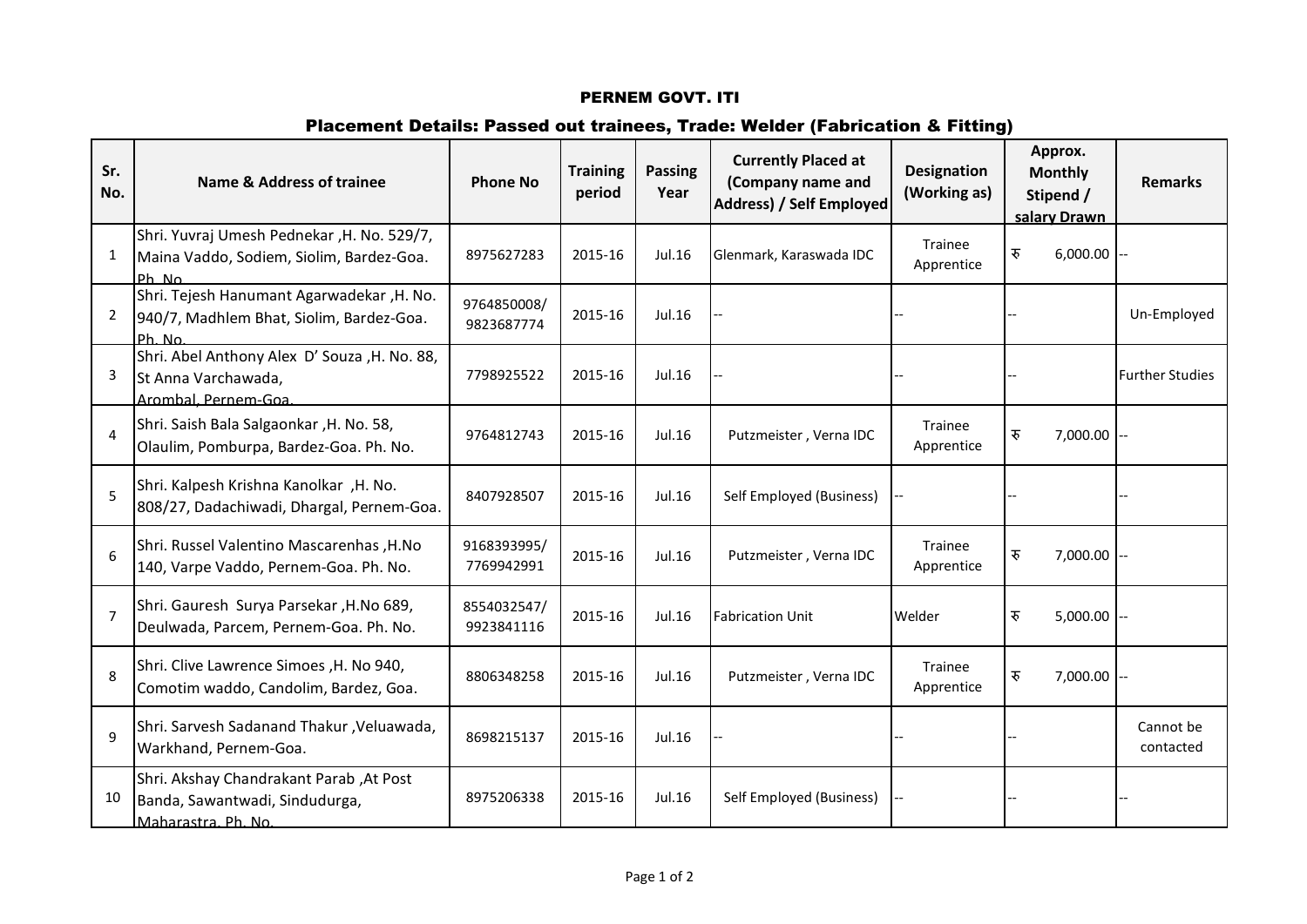# Placement Details: Passed out trainees, Trade: Welder (Fabrication & Fitting)

| 11 | Shri. Babaji Prabhkar<br>Aeer, At Post Wafoli, Taluka Sawantwadi,<br>District-Sindhudurg, Maharastra, Ph. No. | 7066155703                | 2015-16 | Jul.16 | --                     |                              |                             | Cannot be<br>contacted |
|----|---------------------------------------------------------------------------------------------------------------|---------------------------|---------|--------|------------------------|------------------------------|-----------------------------|------------------------|
|    | Shri. Dhondiba Sharad Sawant, At Post<br>Banda, Taluka Sawantwadi, District<br>Sindhudurga Maharastra         | 9168947726/<br>7709783463 | 2015-16 | Jul.16 | --                     |                              |                             | Cannot be<br>contacted |
|    | Shri. Rohidas Sagun Halankar, Sonyem,<br>Palyem, Tuem, Perne-Goa. Ph. No.                                     | 8007421308                | 2015-16 | Jul.16 | Putzmeister, Verna IDC | <b>Trainee</b><br>Apprentice | $7,000.00$ $\left[-\right]$ |                        |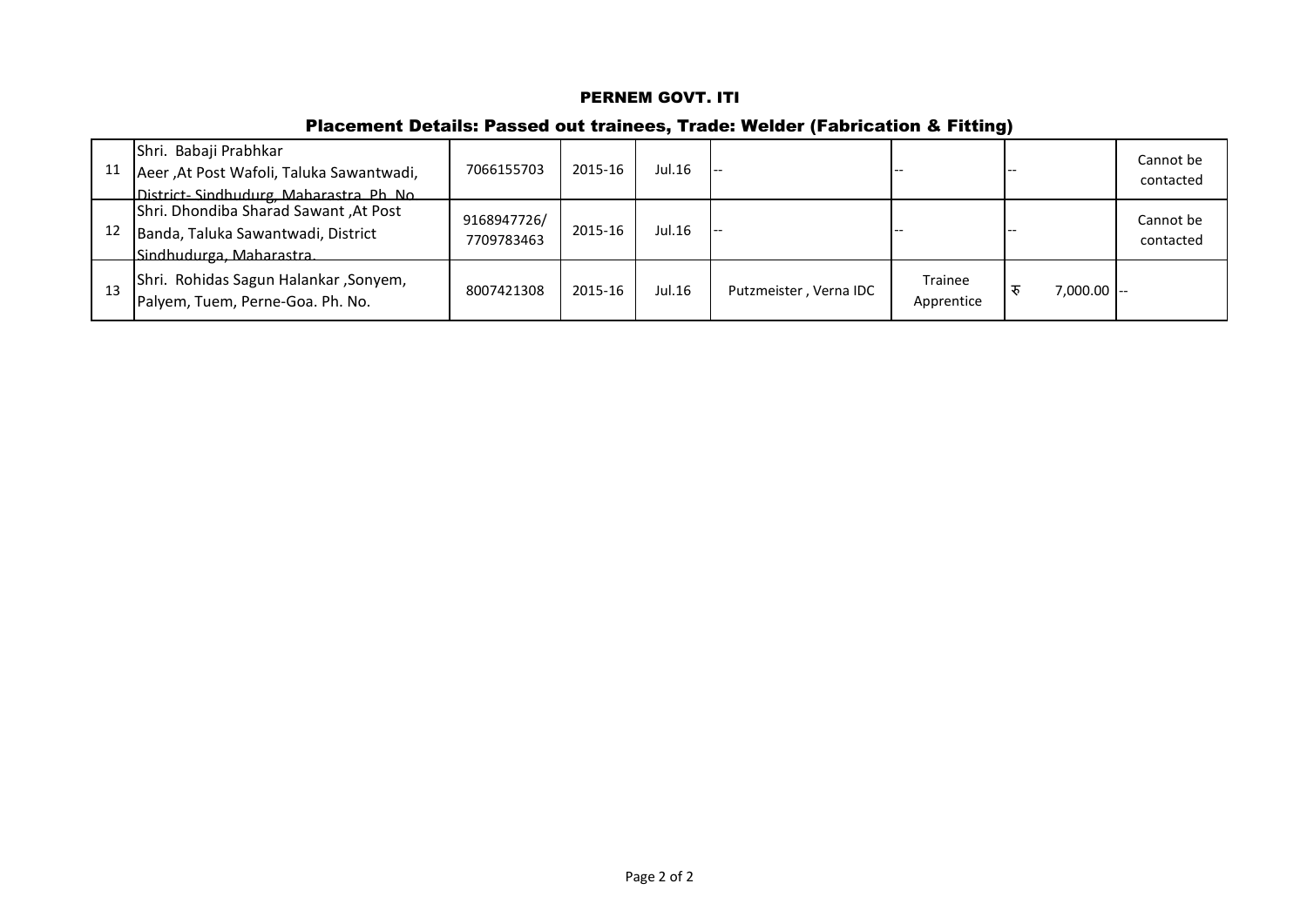# Placement Details: Passed out trainees, Trade: Welder (General)

| Sr.N<br>$\mathbf{o}$ | Name & Address of trainee                                                                            | <b>Phone No</b>           | <b>Training</b><br>period | <b>Passing</b><br>Year | <b>Currently Placed at</b><br>(Company name and<br>Address) / Self Employed | <b>Designation</b><br>(Working as) | Approx.<br><b>Monthly</b><br>Stipend / salary<br><b>Drawn</b> | <b>Remarks</b>         |
|----------------------|------------------------------------------------------------------------------------------------------|---------------------------|---------------------------|------------------------|-----------------------------------------------------------------------------|------------------------------------|---------------------------------------------------------------|------------------------|
| $\mathbf{1}$         | Shri. Viket Rama Gadekar, H.No. 108,<br>Maathwada, Mandrem, Pernem, Goa.                             | 7038323890                | 2015-16                   | Jul.16                 | Putzmeister, Verna IDC                                                      | <b>Trainee Apprentice</b>          | 7,000.00<br>रु                                                |                        |
| $\overline{2}$       | Shri. Tanvesh Ulhas Sawant, H.No 395,<br>Oxelbag, Dhargalim, Pernem-Goa.                             | 9637725882                | 2015-16                   | Jul.16                 | Putzmeister, Verna IDC                                                      | <b>Trainee Apprentice</b>          | 7,000.00<br>रु                                                |                        |
| $\overline{3}$       | Shri.Salil Suresh Sawaldesai, H.No 581,<br>Sawalwada, Pernem-Goa.                                    | 0832201488/<br>8007098743 | 2015-16                   | Jul.16                 | GAPL, Tuem IDC                                                              | Trainee Apprentice                 | रु<br>7,000.00                                                |                        |
| $\overline{4}$       | Shri. Akshay Krishna Kavle, H.No 710/40,<br>Chonewada, Dhargalim, Pernem-Goa.                        | 8806253469                | 2015-16                   | Jul.16                 | Atul Udyog, Tivim IDC                                                       | <b>Trainee Apprentice</b>          | रु<br>5,000.00                                                |                        |
| 5                    | Shri. Harshal Suresh Mapusekar, H.No 459,<br>M.J. Phulenagar, Poroscodem, Pernem-Goa.                | 7798341305                | 2015-16                   | Jul.16                 |                                                                             |                                    |                                                               | Cannot be<br>contacted |
| 6                    | Shri. Naresh Tukaram Virnodkar, H.No 33,<br>Khalchwada,<br>Vinoda Pernem-Goa                         | 8007531295                | 2015-16                   | Jul.16                 |                                                                             |                                    |                                                               | Cannot be<br>contacted |
| $\overline{7}$       | Shri. Hrushhikesh Ajit Virnodkar, H.No,<br>60/18, Khalchawada, Virnoda, Pernem-Goa.                  | 9764693297                | 2015-16                   | Jul.16                 |                                                                             |                                    |                                                               | Cannot be<br>contacted |
| 8                    | Shri.Ragunath Shashikant Nadkarni, H.No<br>7, Mauswada, Pernem-Goa.                                  | 9923640544                | 2015-16                   | Jul.16                 | Putzmeister, Verna IDC                                                      | Trainee Apprentice                 | रु<br>7,000.00                                                |                        |
| 9                    | Shri. Rohan Ravindra Supal, At post Banda,<br>Dewoolwadi, Tal Sawantwadi, Sindhudurg,<br>Maharastra. | 8408834836                | 2015-16                   | Jul.16                 | Putzmeister, Verna IDC                                                      | <b>Trainee Apprentice</b>          | 7,000.00<br>रु                                                |                        |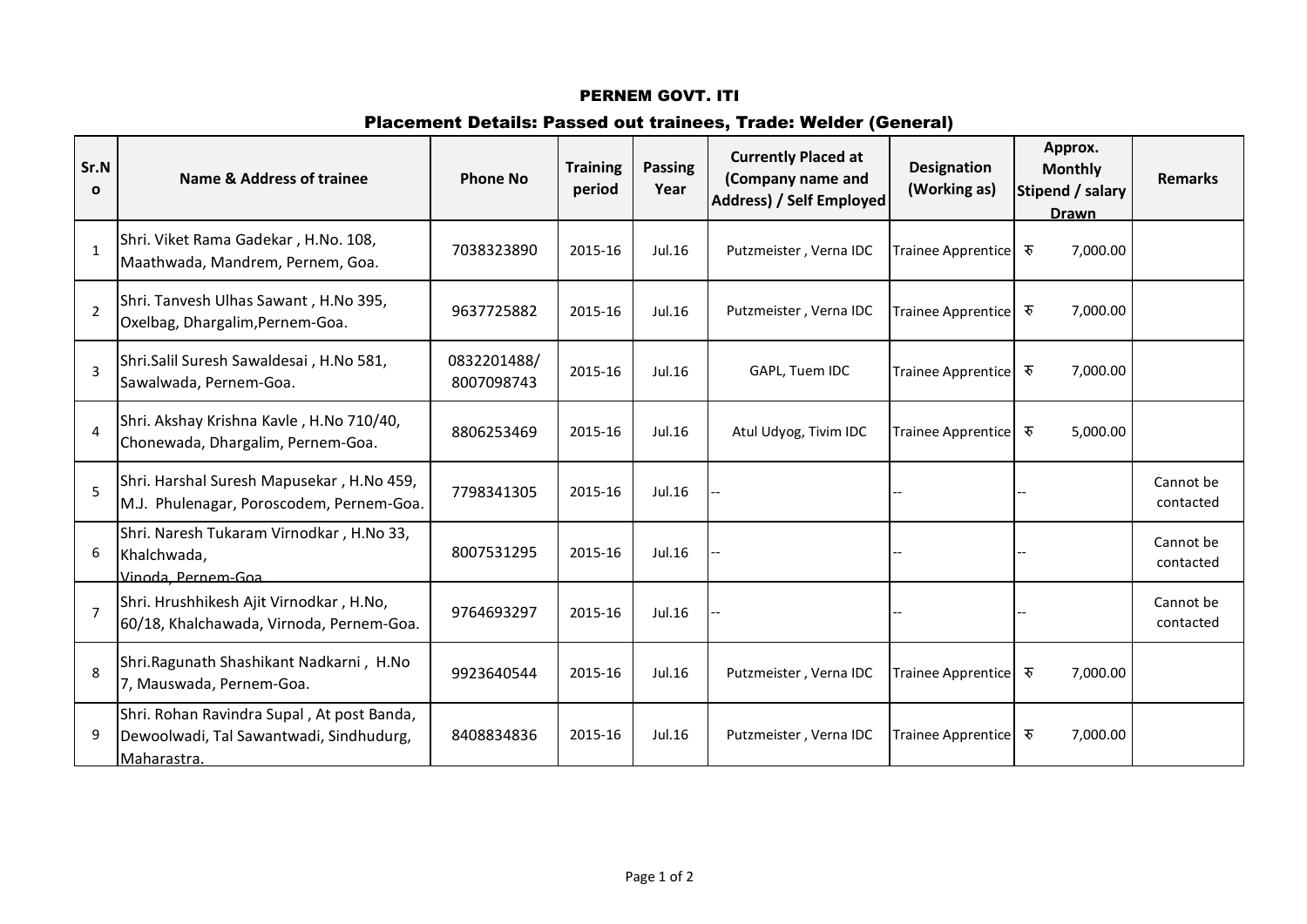# Placement Details: Passed out trainees, Trade: Welder (General)

| Sr.N<br>$\mathbf{o}$ | Name & Address of trainee                                                                                       | <b>Phone No</b>           | <b>Training</b><br>period | <b>Passing</b><br>Year | <b>Currently Placed at</b><br>(Company name and<br>Address) / Self Employed | <b>Designation</b><br>(Working as) | Approx.<br><b>Monthly</b><br>Stipend / salary<br><b>Drawn</b> | <b>Remarks</b>         |
|----------------------|-----------------------------------------------------------------------------------------------------------------|---------------------------|---------------------------|------------------------|-----------------------------------------------------------------------------|------------------------------------|---------------------------------------------------------------|------------------------|
| 10                   | Shri. Rohit Rama Gawandi, At post Satose,<br>Tal-Sawantwadi, Dist,<br>Sindhudurg, Maharastra.                   | 9764228652/<br>9764228652 | 2015-16                   | Jul.16                 | Self Employed                                                               |                                    |                                                               |                        |
| 11                   | Shri. Rohan Rajendra Varadkar, Sonye,<br>Tuem, Pernem-Goa.                                                      | 9637208338                | 2015-16                   | Jul.16                 | Self Employed (Business)                                                    |                                    |                                                               |                        |
| 12                   | Shri. Omkar Nilesh Gawas, H.No 393, Aivao,<br>Dona Paule, Tiswadi, North Goa.                                   | 9922881576                | 2015-16                   | Jul.16                 | Putzmeister, Verna IDC                                                      | <b>Trainee Apprentice</b>          | रु<br>7,000.00                                                |                        |
| 13                   | Shri. Pavan Vijay Aeer, At Post Vafoliaeer<br>wadi, Tal-Sawantwadi Dist-Sindhudurg,<br>Maharastra.              | 8805911625/<br>9970151978 | 2015-16                   | Jul.16                 |                                                                             |                                    |                                                               | Cannot be<br>contacted |
| 14                   | Shri. Prasad Suresh Sawant, At post Insurli,<br>Sawantwadi, Sindhurdga, Maharastra.                             | 9403365360/<br>8275652018 | 2015-16                   | Jul.16                 |                                                                             |                                    |                                                               | Cannot be<br>contacted |
| 15                   | Shri. Nilesh Baliram Sawant, H.No. 531,<br>Insuli, Sawan Temb, Sawantwadi,<br>Sindhudurg, Maharastra.           | 8412874699                | 2015-16                   | Jul.16                 |                                                                             |                                    |                                                               | Cannot be<br>contacted |
| 16                   | Shri. Raghunath Uttam Parab, H.No 502,<br>Kudavtemb, Insuli, Sdawantwadi, District -<br>Sindhudurg, Maharastra. | 9011049734                | 2015-16                   | Jul.16                 |                                                                             |                                    |                                                               | Cannot be<br>contacted |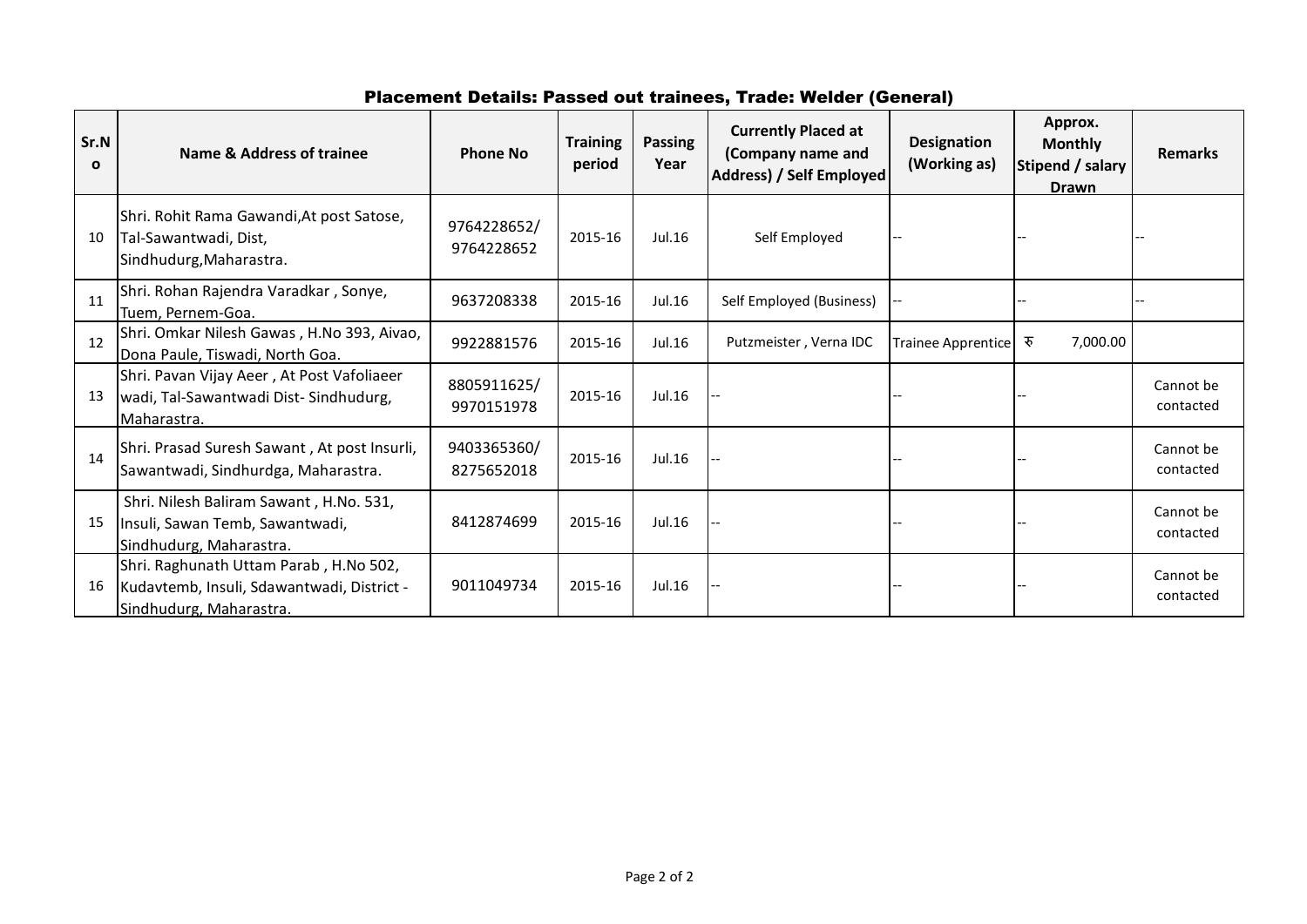# Placement Details: Passed out trainees, Trade: Welder-Pressure Vessele (2015-16)

| Sr.N<br>$\Omega$ | Name & Address of trainee                                                                         | <b>Phone No</b>       | <b>Training</b><br>period | <b>Passing</b><br>Year | <b>Currently Placed at</b><br>(Company name and<br><b>Address) / Self Employed</b> | <b>Designation</b><br>(Working as)  | Approx.<br><b>Monthly</b><br>Stipend / salary<br><b>Drawn</b> | <b>Remarks</b> |
|------------------|---------------------------------------------------------------------------------------------------|-----------------------|---------------------------|------------------------|------------------------------------------------------------------------------------|-------------------------------------|---------------------------------------------------------------|----------------|
|                  | Shri. Vaibhav Ghanashyam Parab; Banda,<br>Gadgewadi, Sawantwadi, Sindhudurg,<br>Maharastra        | Ph. No.<br>9673533648 | 2015-16                   | Feb.16                 | Pai Kane Group, Tuem IDC                                                           | <b>Welder Trainee</b><br>Apprentice | रु<br>7,500.00                                                |                |
| 2                | Shri. Sandeep Suryakant Parab ; Sherle,<br>Banda, Sawantwadi, Sindhudurg,<br>Maharastra Ph No     | 8007300502            | 2015-16                   | Feb.16                 | Pai Kane Group, Tuem IDC                                                           | <b>Welder Trainee</b><br>Apprentice | रु<br>7,500.00                                                |                |
| 3                | Shri. Bhagvan Suryakant Parab; Sherle,<br>Banda, Sawantwadi, Sindhudurg,<br>Maharastra Ph. No.    | 9764342294            | 2015-16                   | Feb.16                 | Pai Kane Group, Tuem IDC                                                           | <b>Welder Trainee</b><br>Apprentice | रु<br>7,500.00                                                |                |
| 4                | Shri. Sheldon Alwaris Carvallo; Malewad,<br>Sawantwadi, Sindhudurg, Maharastra. Ph.<br>No.        | 9922855965            | 2015-16                   | Feb.16                 |                                                                                    |                                     |                                                               | Un-Employed    |
| 5                | Shri. Prathmesh Prakash Kaskar; Banda,<br>Sawantwadi, Sindhudurg, Maharastra. Ph.<br>lN∩.         | 7720817338            | 2015-16                   | Feb.16                 | Atul Udyog, karaswada IDC                                                          | <b>Welder Trainee</b><br>Apprentice | रु<br>8,000.00                                                |                |
| 6                | Shri. Yashwant Dattaram Sherlekar;<br>Madura, Sawantwadi, Sindhudurg,<br>Maharastra Ph. No.       | 9552100596            | 2015-16                   | Feb.16                 | Sigma Company,<br>karaswada IDC                                                    | Operator                            | रु<br>6,000.00                                                |                |
|                  | Shri. Shubham Sunil Naik; Malewad,<br>Sawantwadi, Sindhudurg, Maharastra. Ph.<br>lN∩.             | 9423240589            | 2015-16                   | Feb.16                 | Sigma Company,<br>karaswada IDC                                                    | Operator                            | रु<br>6,000.00                                                |                |
| 8                | Shri. Milind Ganpat Desai ; 24 - Varchiwadi<br>Tamboli Sawantwadi Sindudurg,<br>MaharastraPh, No. | 9422051432            | 2015-16                   | Feb.16                 | Pai Kane Group, Tuem IDC                                                           | <b>Welder Trainee</b><br>Apprentice | रु<br>7,500.00                                                |                |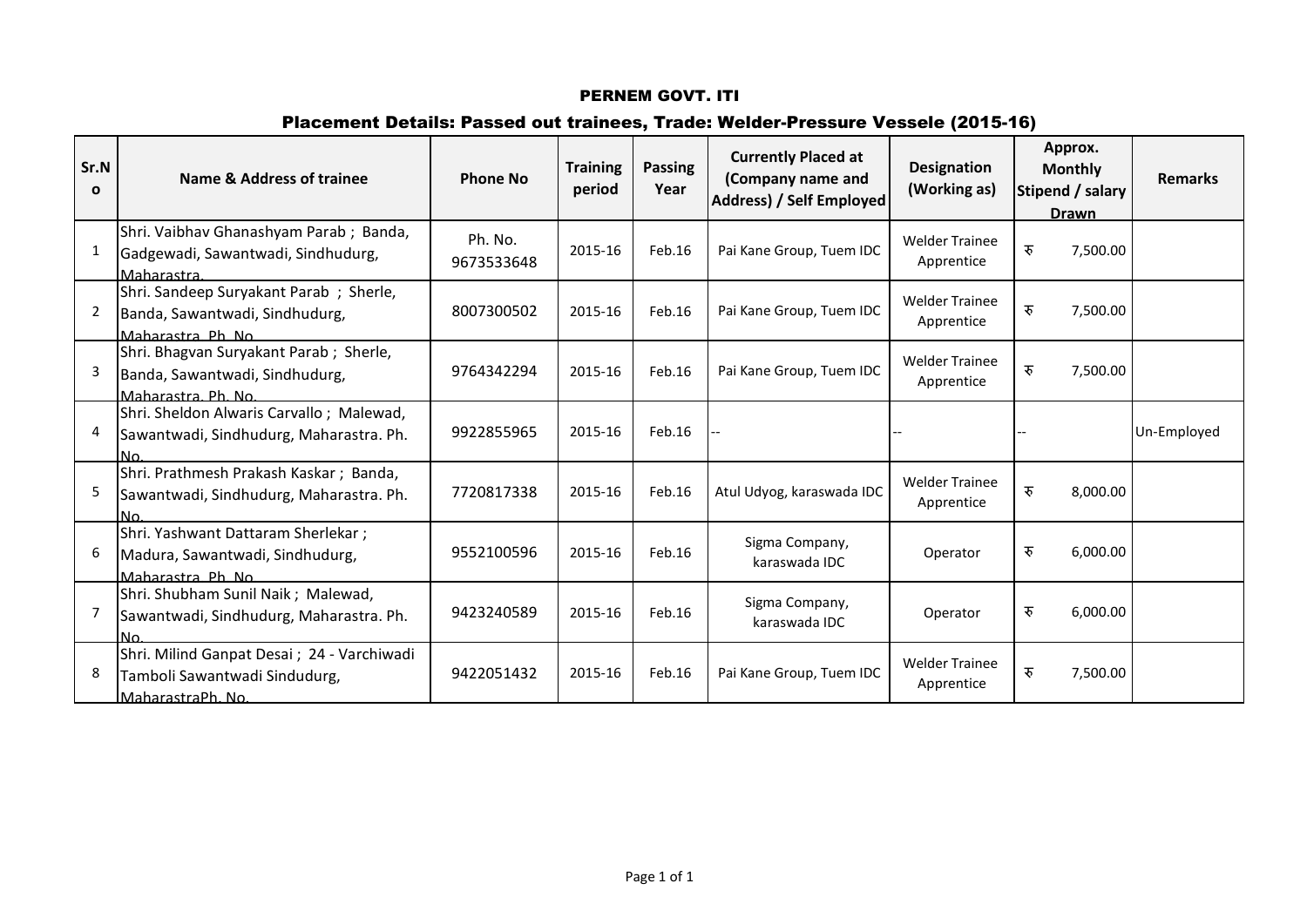# Placement Details: Passed out trainees, Trade: Welder-TIG/MIG (2015-16)

| Sr.N<br>$\mathbf{o}$ | Name & Address of trainee                                                                          | <b>Phone No</b>           | <b>Training</b><br>period | <b>Passing</b><br>Year | <b>Currently Placed at</b><br>(Company name and<br>Address) / Self Employed | <b>Designation</b><br>(Working as)  | Approx.<br><b>Monthly</b><br>Stipend / salary<br><b>Drawn</b> | <b>Remarks</b> |
|----------------------|----------------------------------------------------------------------------------------------------|---------------------------|---------------------------|------------------------|-----------------------------------------------------------------------------|-------------------------------------|---------------------------------------------------------------|----------------|
| 1                    | Shri. Sanjay Rajendra Keluskar; Banda,<br>Sawantwadi, Sindhudurg, Maharastra.<br>Ph. No.           | 7030456261                | 2015-16                   | Feb.16                 | Pai Kane Group, Tuem IDC                                                    | <b>Welder Trainee</b><br>Apprentice | रु<br>7,500                                                   |                |
| 2                    | Shri. Rahul Ramesh Palyekar; H. No. 242,<br>Bodgulwada, Kasarvarnem, Pernem-Goa.<br>Ph No          | 9423834980/<br>7768822748 | 2015-16                   | Feb.16                 | Pai Kane Group, Tuem IDC                                                    | <b>Welder Trainee</b><br>Apprentice | रु<br>7,500                                                   |                |
| 3                    | Shri. Akshay Keshav Shendekar; Sateli,<br>Satarda, Sawantwadi, Sindhudurg,<br>Maharastra           | 9420240310                | 2015-16                   | Feb.16                 | Pai Kane Group, Tuem IDC                                                    | <b>Welder Trainee</b><br>Apprentice | रु<br>7,500                                                   |                |
| 4                    | Shri. Pravesh Prakash Sawant;<br>Sawantwada, Mandrem, Pernem-Goa.<br>$Ph$ $No$                     | 88064255885               | 2015-16                   | Feb.16                 |                                                                             |                                     |                                                               | Un-Employed    |
| 5                    | Shri. Shailesh Rama Manjarekar; Sateli,<br>Satarda, Sawantwadi, Sindhudurg,<br>Maharastra          | 77700432444               | 2015-16                   | Feb.16                 | Pai Kane Group, Tuem IDC                                                    | <b>Welder Trainee</b><br>Apprentice | रु<br>7,500                                                   |                |
| 6                    | Shri. Govind Vinod Rane; Redi, Vengurla,<br>Sawantwadi, Sindhudurg, Maharastra. Ph.<br>N٥          | 9881857091                | 2015-16                   | Feb.16                 | Pai Kane Group, Tuem IDC                                                    | <b>Welder Trainee</b><br>Apprentice | रु<br>7,500                                                   |                |
| 7                    | Shri. Siddesh Shankar Bhaip; Kas,<br>Sawantwadi, Sindhudurg, Maharastra.<br>lPh N∩                 | 7030456261                | 2015-16                   | Feb.16                 | Pai Kane Group, Tuem IDC                                                    | <b>Welder Trainee</b><br>Apprentice | रु<br>7,500                                                   |                |
| 8                    | Shri. Sagar Gangaram Kerkar; Madura,<br>Kerkarwadi, Sawantwadi, Sindhudurg,<br>Maharastra, Ph. No. | 7350880065                | 2015-16                   | Feb.16                 | Pai Kane Group, Tuem IDC                                                    | <b>Welder Trainee</b><br>Apprentice | रु<br>7,500                                                   |                |
| 9                    | Shri. Harshad Laxman Gadkari; Banda,<br>Sawantwadi, Sindhudurg, Maharastra.<br>Ph No               | 7030456261                | 2015-16                   | Feb.16                 | Pai Kane Group, Tuem IDC                                                    | <b>Welder Trainee</b><br>Apprentice | रु<br>7,500                                                   |                |